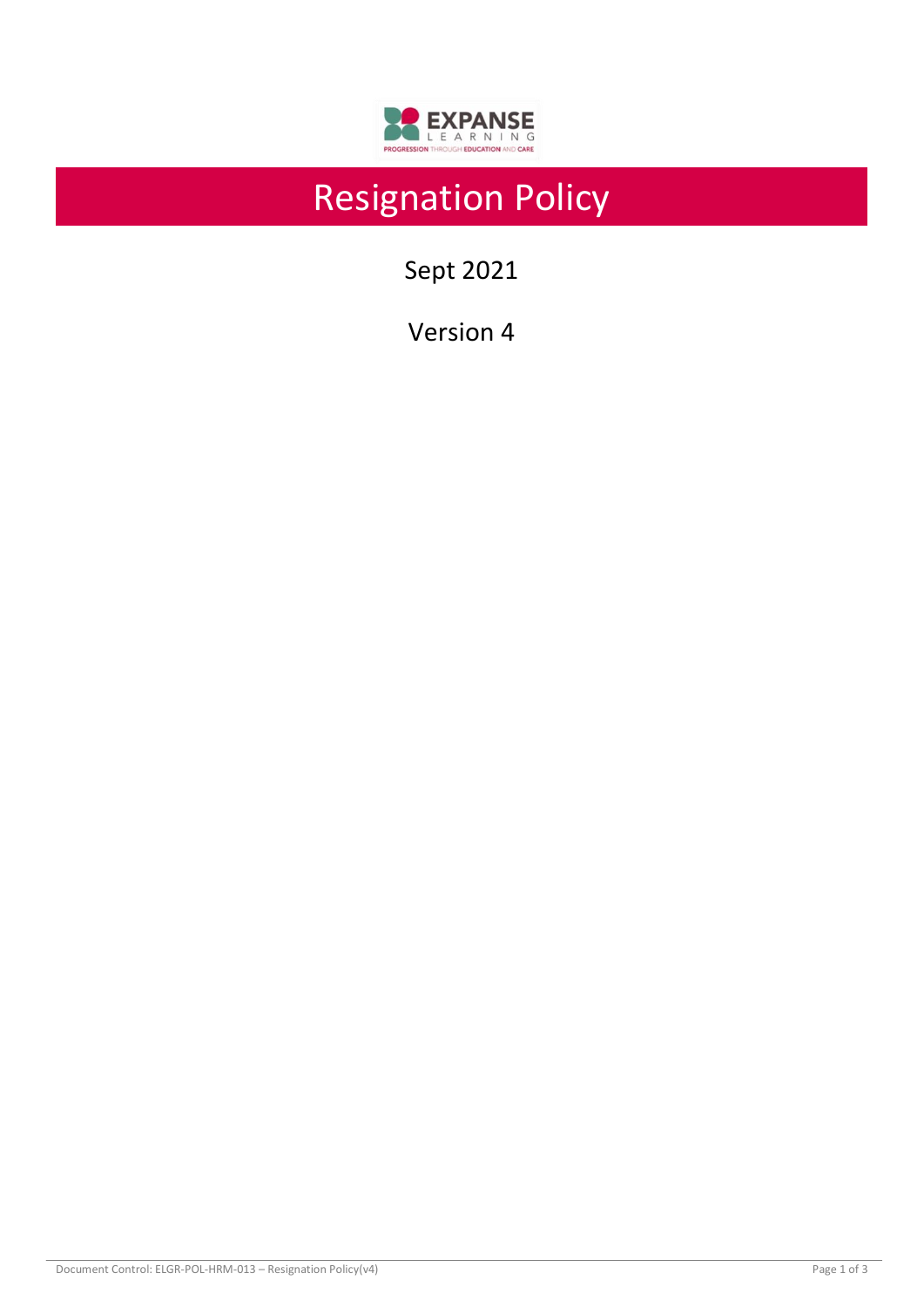## **1. Scope**

All employees of Expanse Learning

## **2. Introduction**

Should you decide to leave Expanse Learning, notice of your resignation should be given in writing to your line manager, stating your final date of employment. The amount of notice you are required to give is set out in your contract of employment.

Having tendered your written resignation and throughout your notice period, you are expected to keep the fact you have resigned confidential until Expanse Learning informs, or agrees with, you otherwise. Your line manager will make arrangements to discuss your departure and the official Company statement. You must not deviate from this unless it is expressly agreed with Expanse Learning in writing beforehand. In particular, you must not discuss your resignation with any of Expanse Learnings clients, customers, contractors or suppliers unless Expanse Learning informs you otherwise and then only in the terms agreed in the official Company statement.

An early leaving date may be mutually agreed, at the absolute discretion of your line manager and subject to the requirements of the Company's business.

A copy of your resignation letter will be forwarded to HR*,* who will formally acknowledge it, confirm your final day of employment and provide details of the final salary payments due to you and issue your P45.

Your line manager may invite you to attend an exit interview or ask you to complete an exit review. Further details of these are given below.

On your final day of work, it will be necessary for you to return to your line manager any items of clothing, materials, equipment, passes, keys, etc. which have been issued to you during the course of your employment with the Company.

## **3. Exit interview/questionnaire**

### *Aim*

It is both regrettable and potentially expensive when an employee decides to leave Expanse Learning. It is therefore essential that we find out the reason why, if we are going to avoid losing good people in the future. Once an individual decides to leave, they are likely to give a frank and honest input which is invaluable in identifying why people leave and giving ideas which can be implemented to change the Company for the better.

## *Process*

If you decide to leave Expanse Learning, once you have officially handed in your notice, you will be approached by your line manager who may ask you to Participate in one of the following:

- o attend an exit interview or
- o complete an exit review *(DatabridgeMIS Event: (HR) – Employee Exit Review)*.
- o Survey Monkey Questionnaire

This process represents an ideal opportunity for Expanse Learning to gather information about why you decided to leave. You may wish to comment on your place of work, the people you work with or the job that you do. All of this information is important. With your permission, selected information gained from the interview or from your completed questionnaire will be discussed with the management of the Company. The aim of this is to ensure that any problem issues can be discussed and resolved before you leave.

### **4. Monitoring and Review**

The effectiveness of this policy will be reviewed annually.